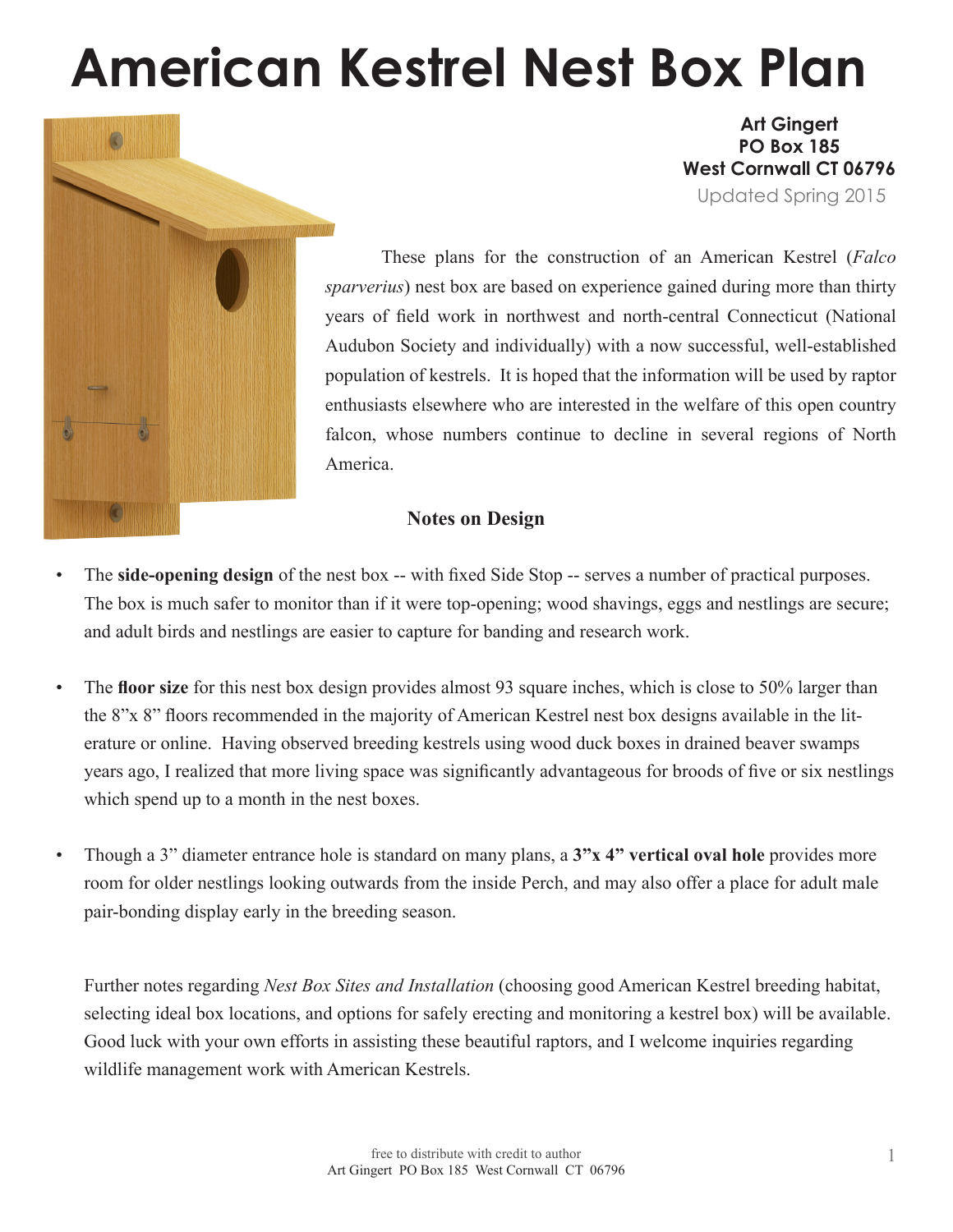## **American Kestrel Nest Box Plan**

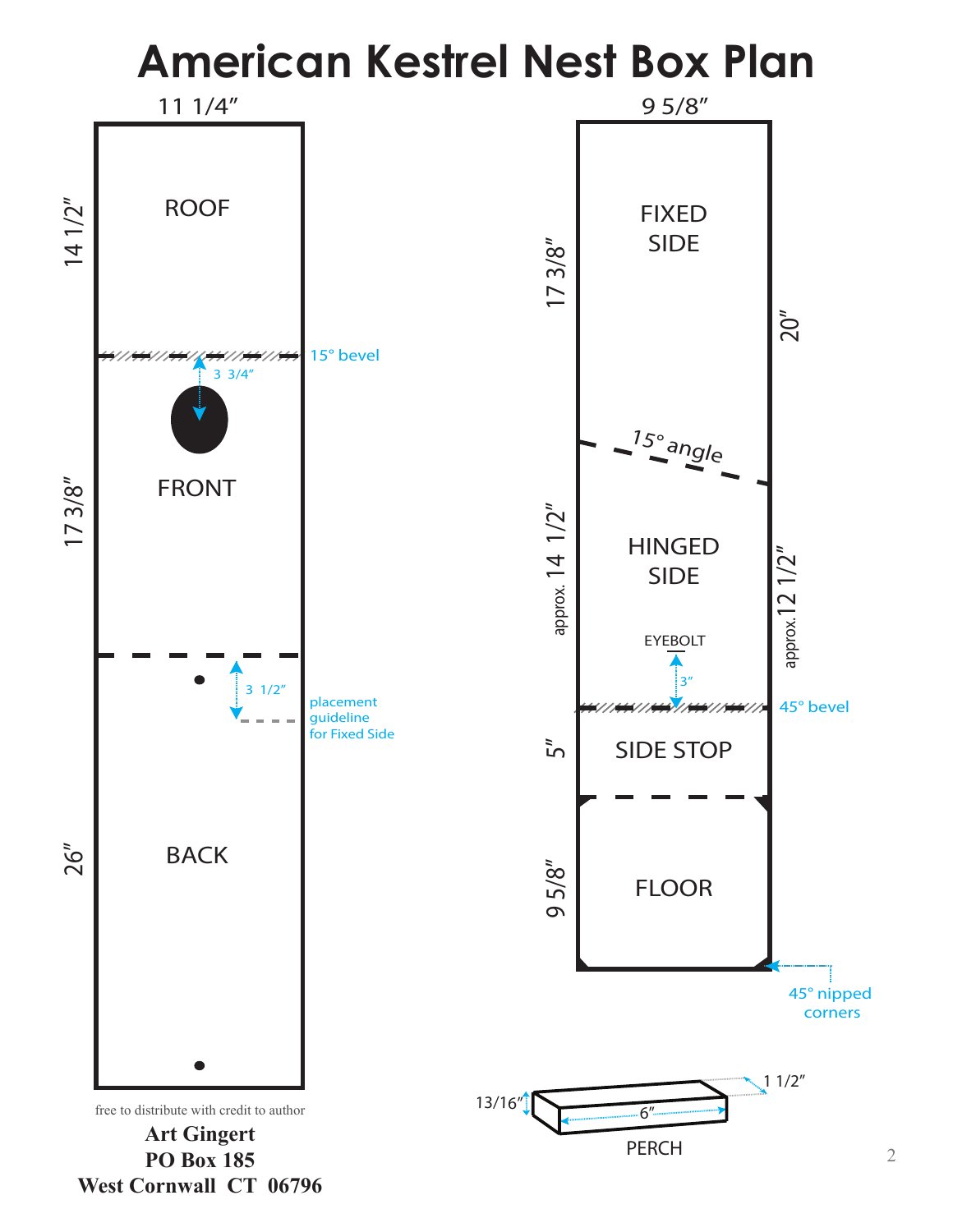### **Notes on Materials**

- A great choice for lumber is Type EWP, 1x12 "rough one side" white pine, which is not only easy to work with, lightweight and quite aesthetic, but also inexpensive. It is most often found in a thickness of 13/16". Approximately 10' of 1x12 EWP lumber is needed per box, allowing for minimal waste and avoidance of knots, cracks, etc. Average 2015 prices are \$1.50 per lineal foot. Cedar is also a good choice, but pricier, and oak, though durable, is heavier than needed. Avoid using 1" rough-cut sawmill pine, which is much harder to work with and creates a heavy, unwieldy nest box which can be unsafe to deal with during installation on post, tree, or building.
- For fasteners, Torx-head GRK screws  $(2^{\prime\prime} \times 48^{*} \times T$ rimhead type) are superb. They are strong, easy to use with a cordless drill, look good, and most importantly, they will not split the lumber near the ends of pieces (which may happen with standard GRKs, decking screws or nails). Approximately 35 screws per box.
- The use of a light bead of high quality PL Premium construction adhesive on all joined edges guarantees a strong, weatherproof nest box with tight joints.
- Do not paint or otherwise treat with a wood preservative. The EWP pine will weather to a warm gray color naturally and last in all weathers and seasons for several decades, if well constructed.
- Approximate cost for lumber & hardware materials is \$ 20.00 per nest box, at 2015 prices.

#### Assembly Sequence:

- **1.** Attach Back to Fixed Side, then secure Floor to Back and Fixed Side.
- **2.** Attach Front (with oval entrance hole and inside Perch) to Fixed Side and Floor.
- **3.** Attach Roof to Fixed Side, Front and Back.
- **4.** Cut 45° bevel across Hinged Side, check fit, and secure Side Stop to Back, Front and Floor.
- **5.** Finally, attach Hinged Side using hinge nails.



©Art Gingert/Wildlands Photography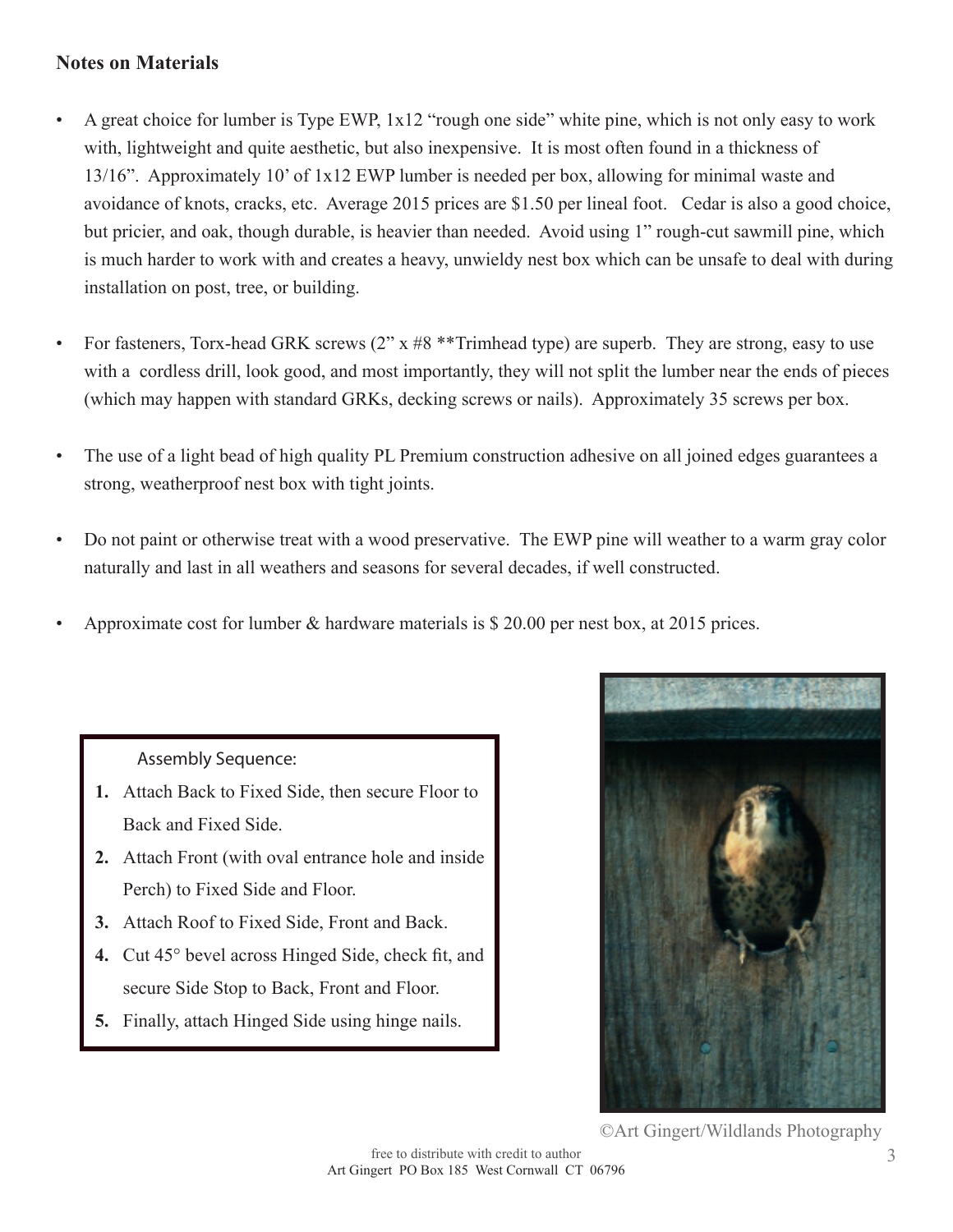### **Construction Notes**

- Quality carpentry in construction is important for many reasons -- for durability, appearance, weather "tightness" and ultimately the safety of the bird species which may use the box.
- A miter or radial arm saw is quite useful for cutting out nest box pieces, especially for the bevel and angle cuts, and for incidental trimming. Use a table saw to trim some of the 1x12 EWP boards to 9 5/8" as needed (see Nest Box Plan).
- If a number of boxes are needed, it is helpful to make a "jig" with support rails to assist in securing the Back of the box to the Fixed Side, which is the first step in construction. Drawing a short guideline 3 ½" down from the top of the Back is helpful for positioning these two pieces, which ensures adequate space  $(2 \frac{1}{2})$ at the top and bottom of the Back for the lag screws used when mounting the box. The Fixed Side can be installed on either the right or left side of the nest box, depending on the terrain at a prospective site or personal preference when monitoring.
- The Floor piece is inset upwards 1/8" in order to keep rainwater from seeping into the joints. Be sure to test the fit of this piece against the two sides, for both width and depth, since it may need to be trimmed slightly. Nip off small 3/8" sided triangles from each corner before securing the Floor. This ensures that however the box is mounted, any rainwater entering the box will find its way out at the lowest corner and drainage hole.
- A pattern can be made for the 3" x 4" oval entrance hole from wood, cardboard or plastic. A jigsaw can be used to cut out the oval, and 80 grit sandpaper wrapped around a 1" diameter dowel works well as a tool for smoothing the raw edges.
- A small Perch piece is very useful, secured horizontally inside the box, centered 2" below the base of the entrance hole. A bead of construction adhesive on the Perch helps it stay in place while the Front is turned over, braced, and the Perch screwed in place from the outside (using 2 screws, approximately 8" down from the roof, and 4" in from each side of box).
- When securing the Front, carefully align it with the Fixed Side. Trim bottom edge of Front if necessary.
- Cut the 45° bevel across the Hinged Side, with the cut edge of the upper part overlapping the lower part (shingle-like). Check for good fit with both pieces, leaving a 3/8" space below the top edge of the Front to allow for "hinging" & ventilation. If the Hinged Side is tight and needs trimming along one of its vertical edges, use a pencil with one's hand inside the entrance hole to mark it. One can also trim the lower edge of the Side Stop if needed. Secure the Side Stop piece to the Front, Back and Floor. \*\* It is helpful to drill small-diameter pilot holes before installing two or three screws to attach the Side Stop to the Floor. This usually prevents any splitting of the Side Stop as drying occurs over time. (Alternately, the Side Stop can be made from an additional piece of wood, orienting the grain so it is perpendicular to that of the Hinged Side.)
- The "hinge nails" for the Hinged Side are placed exactly in line with each other use a combination square to mark the locations. Start with a mark for the nail on the Front, 2" down from the top. Use a thin wood shim to hold the Hinged Side exactly in place, and a thin drill bit to make pilot holes for two 8 penny galvanized common nails before hammering them home in turn.